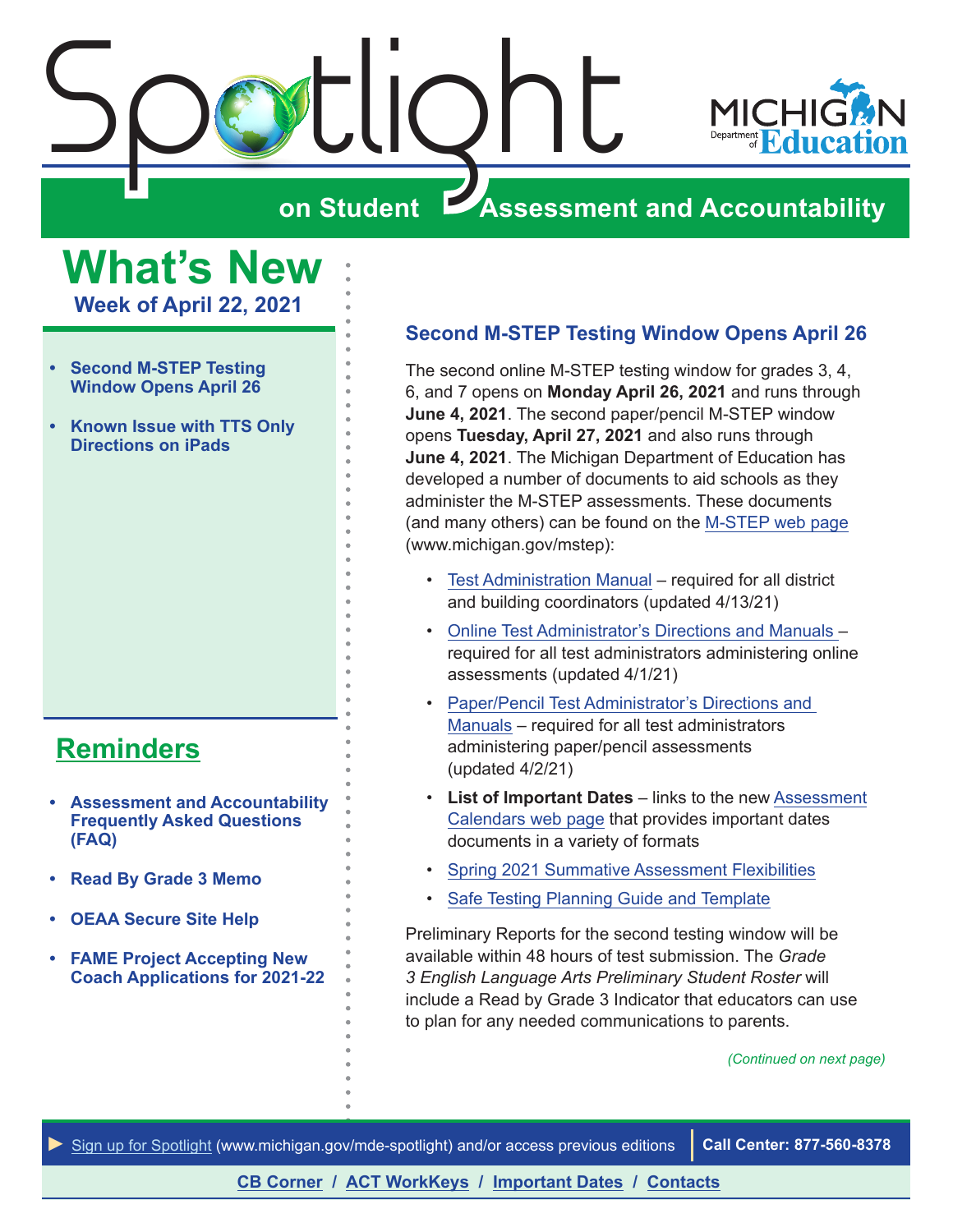# <span id="page-1-0"></span>Spotlight **on Student Assessment and Accountability** April 22, 2021

The [Interpretive Guide to M-STEP Preliminary Reports](https://www.michigan.gov/documents/mde/Interpretive_Guide_to_M-STEP_Preliminary_Reports_721529_7.pdf) is located on the [M-STEP web page](www.michigan.gov/mstep). Preliminary Reports can be accessed through the [OEAA Secure](http://www.michigan.gov/oeaa-secure)  [Site](http://www.michigan.gov/oeaa-secure) under **Reports** then **Dynamic Score Reports**.

Complete directions for accessing the Preliminary Reports can be found in the [Dynamic Score Reporting](https://www.michigan.gov/documents/mde/How_to_Navigate_Dynamic_Score_Reports_532306_7.pdf)  [Site User Guide.](https://www.michigan.gov/documents/mde/How_to_Navigate_Dynamic_Score_Reports_532306_7.pdf)



#### **Known Issue with TTS Only Directions on iPads**

TTS Directions Only is a new feature available in the INSIGHT testing engine. Text-to-Speech (TTS) is available for M-STEP test directions only for all students and on all online forms except Video Sign Language and Spanish. This new feature is different from the designated support DS-Text-to-Speech (Item Only) and AC-Text-to-Speech-Items & Passages which is an accommodation. Instructions for using TTS Directions Only can be found in each Test Administrator's Directions and Manual.

Unfortunately, this new TTS Directions Only functionality is failing on some iPads—there has been no negative effect on listening items or the TTS

designated supports and accommodations options. Not all schools are encountering this issue, but in affected schools the failure seems to affect all iPads. DRC is researching the issue and developing a fix for it.

Until a fix is deployed, schools using iPads and the new TTS Directions Only should be prepared to switch back to having the test directions read aloud to students. In the Test Administrator's Directions and Manual, the "For Administration without TTS Directions Only" instructions are on the page that follows the "For Administration with TTS Directions Only" instructions.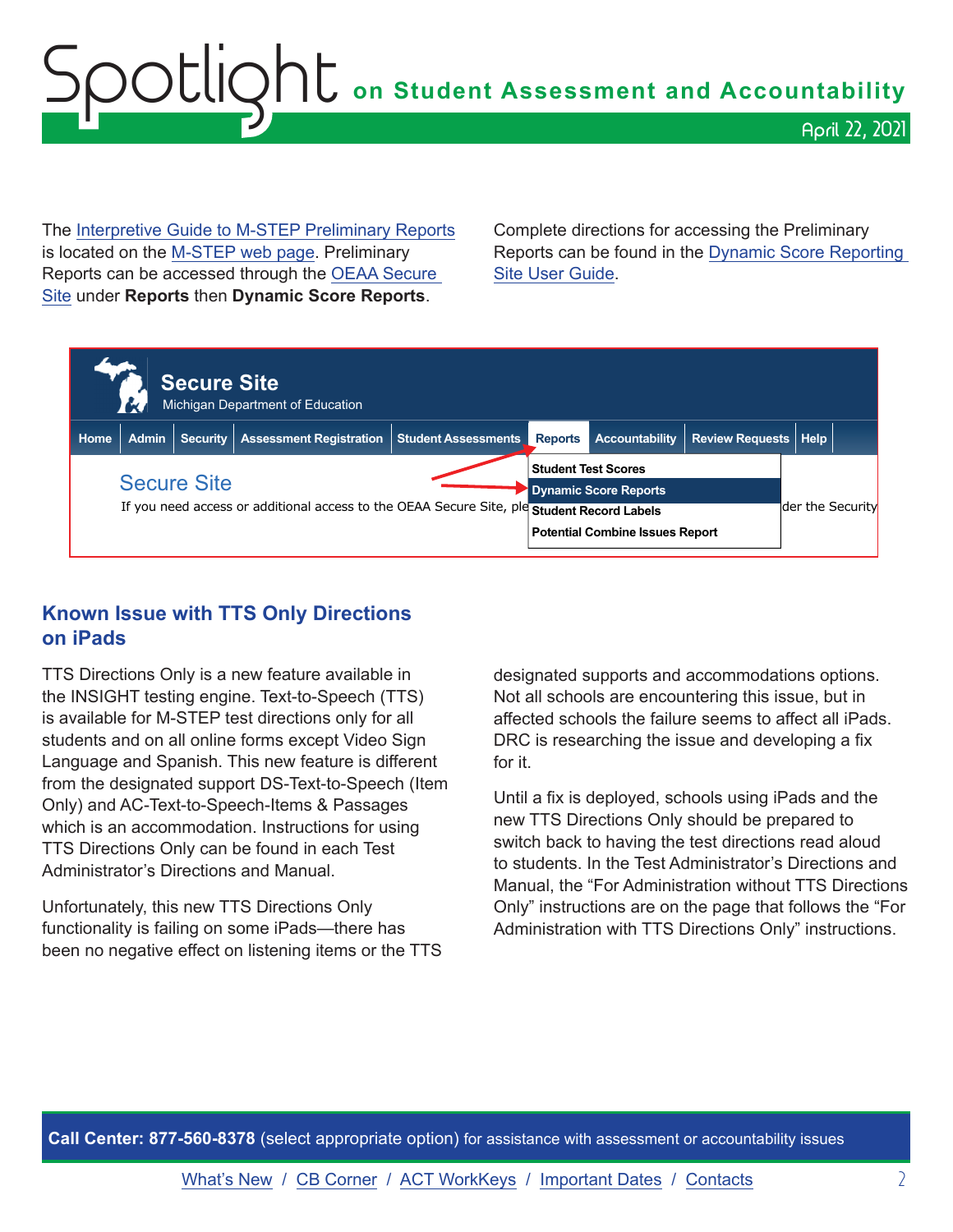<span id="page-2-1"></span>**OOUQhU** on Student Assessment and Accountability

<span id="page-2-0"></span>

#### **Assessment and Accountability Frequently Asked Questions (FAQ)**

In light of the recent announcements on the approval of Michigan Department of Education's accountability waiver and the denial of our assessment waiver, the Office of Assessment and Accountability has provided two FAQ documents to address some of the frequently asked questions that have recently come into our office.

- [FAQ Assessments](https://www.michigan.gov/documents/mde/Spring_2021_Summative_Assessments_FAQ_721789_7.pdf)
- [FAQ Accountability](https://www.michigan.gov/documents/mde/Michigan_School_Accountability_Planning_and_Response_to_COVID-19_701197_7.pdf)

#### **Read By Grade 3 Memo**

Please see this recent [memo](https://www.michigan.gov/documents/mde/RBG3_Communicating_Parents_722309_7.pdf) on guidance surrounding Michigan's Read By Grade 3 (RBG3) legislation. At this time, the Michigan legislature has not amended the RBG3 requirements for this year.

#### **OEAA Secure Site Help**

One-hour virtual online office hours sessions have been scheduled. These sessions are an opportunity for you to ask questions and receive support for the Secure Site. You can join using Microsoft Teams and the information below:

#### **Microsoft Teams Meeting**

#### **Join on your computer or mobile app**

- [Join the meeting](https://teams.microsoft.com/l/meetup-join/19%3ameeting_MzAyYzkwNTctMGU0ZC00Y2ZmLWFjNTEtZTRhYTQzN2UyMGM5%40thread.v2/0?context=%7b%22Tid%22%3a%22d5fb7087-3777-42ad-966a-892ef47225d1%22%2c%22Oid%22%3a%226100384c-b357-44a8-8e52-653af03855b7%22%7d)
- Or call in (audio only): 1-248-509-0316 Phone Conference ID: 27143456#

You are free to drop in and stay the full hour or ask your question and drop out. The current schedule is:

April 22, 2021

- Tuesday, May  $4 \times 3 4$  p.m.
- Tuesday, May 11  $3 4$  p.m.

#### **FAME Project Accepting New Coach Applications for 2021-22**

The Formative Assessment for Michigan Educators (FAME) project is entering its 14th year and is seeking interested educators who would like to lead a local learning team of teachers to explore, implement, and reflect on the formative assessment process in their classrooms. FAME coaches are not expected to be the local expert on the formative assessment process rather FAME coaches are learners along with their learning team.

More information of the FAME project and access to the online 2021-22 New FAME Coach [application](https://www.surveymonkey.com/r/FAMEnewcoach) (https://www.surveymonkey.com/r/FAMEnewcoach) is available on the MDE [Formative Assessment Process](http://www.michigan.gov/formativeassessment)  [page](http://www.michigan.gov/formativeassessment) (www.michigan.gov/formativeassessment) or the [FAME public page](http://www.FAMEMichigan.org) (www.famemichigan.org).

The deadline to apply is **Friday, May 7, 2021**. If you have any questions, contact Kimberly Young, MDE/ OEAA at [youngk1@michigan.gov](mailto:youngk1%40michigan.gov?subject=) or 517-712-8442.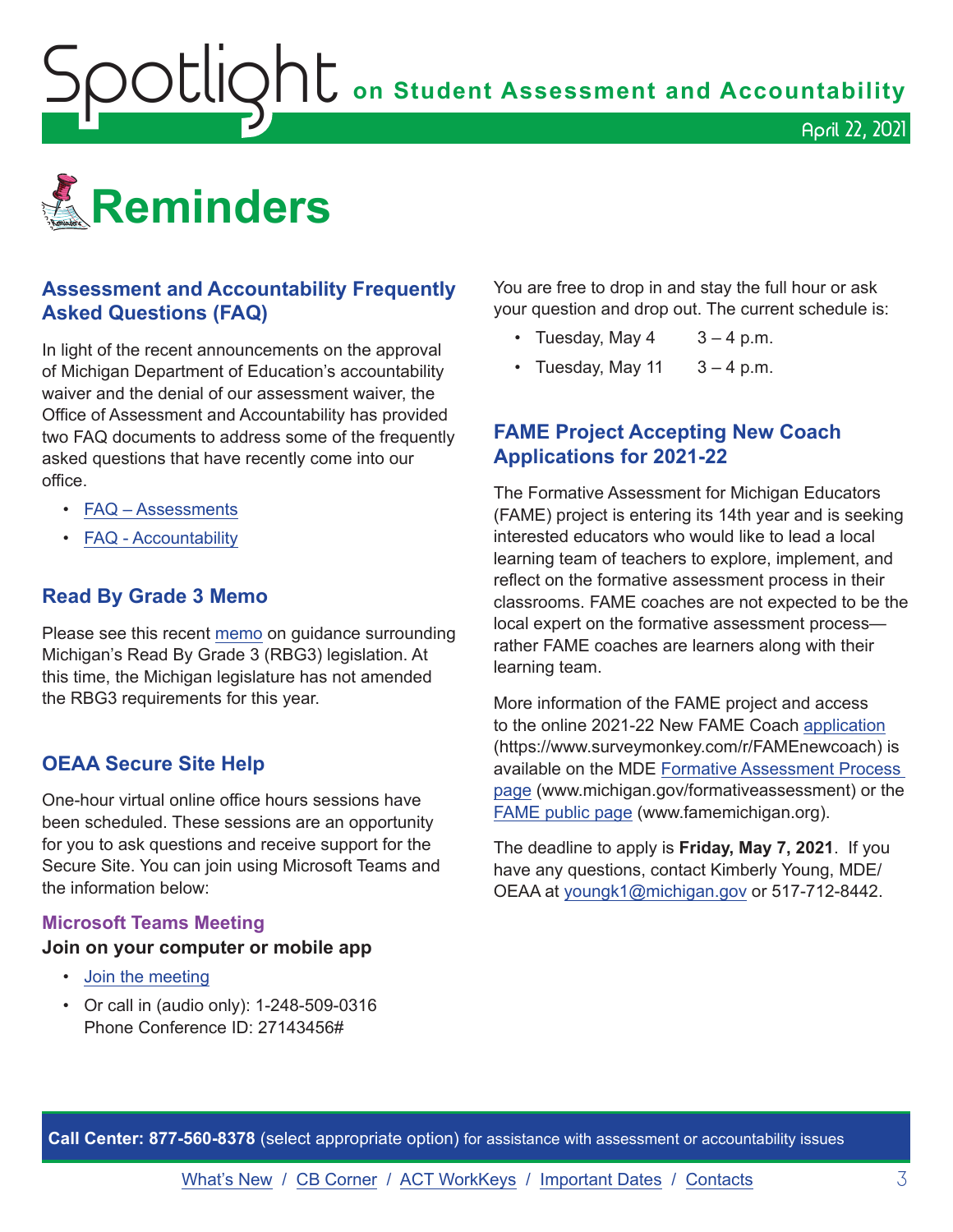OOCLIQhC on Student Assessment and Accountability

April 22, 2021

# **CB** College Board Corner

<span id="page-3-0"></span>*Information on SAT*®*, PSAT*™ *8/9, and PSAT*™*10 provided by the College Board*

#### **Questions about Spring SAT, PSAT 8/9, or PSAT 10?**

- Call the Michigan Educator Hotline: 866-870-3127 (select Option 1)
- Email: [michiganadministratorsupport@](mailto:michiganadministratorsupport%40collegeboard.org?subject=) [collegeboard.org](mailto:michiganadministratorsupport%40collegeboard.org?subject=)

# **WHAT'S NEW**

#### **May 18 Contingency Test Materials**

SAT coordinators will receive an email on April 26 with instructions on how to request materials for the May 18 SAT contingency test date. Respond to the survey only if you need materials for students who were not able to test on April 13 or April 27 due to a COVID 19-related event. The deadline to respond is **midnight, April 29**. Test materials will be delivered starting May 13. A link to the survey is also provided below.

• [SAT with Essay](https://www.surveyresearchonline.com/se/7321E7ED57630E2F)

#### **Makeup Test Materials**

SAT- and PSAT-related makeup materials will be delivered starting on April 23. College Board will automatically send purple makeup SAT with Essay test books to all schools, unless a school submitted the makeup survey to request a different amount. If you do not need any test books, decline the receipt of the shipment when UPS attempts to deliver. If

a delivery is made, follow the instructions in your Coordinator Manual to schedule a return with UPS to ship them back. PSAT 10 and PSAT 8/9 makeup test books will only be sent if the survey was submitted.

## **REMINDERS**

#### **PSAT-Related Alternate Test Formats**

Students taking the PSAT 10 or PSAT 8/9 with College Board-approved accommodations specifically pre-recorded audio (MP3), a human reader, braille, or the assistive technology compatible (ATC) format—must be provided a test book with the subtitle "For use with MP3, Reader, Braille, or ATC" printed on it. These are red or orange test books.

Booklets for students taking the PSAT 10 or PSAT 8/9 with state-allowed accommodations—pre-recorded audio (MP3), human reader, braille, or assistive technology compatible (ATC) format—do not have this subtitle on the cover. These students will use a green test book.

#### **SAT Test Books for Pre-Recorded Audio (MP3)**

Students approved to test with pre-recorded audio for SAT with Essay will use a blue test book that says, "Regular Type Print" on the cover. The cover will not say "For MP3 Audio", as the SAT Accommodated Testing Manual indicates.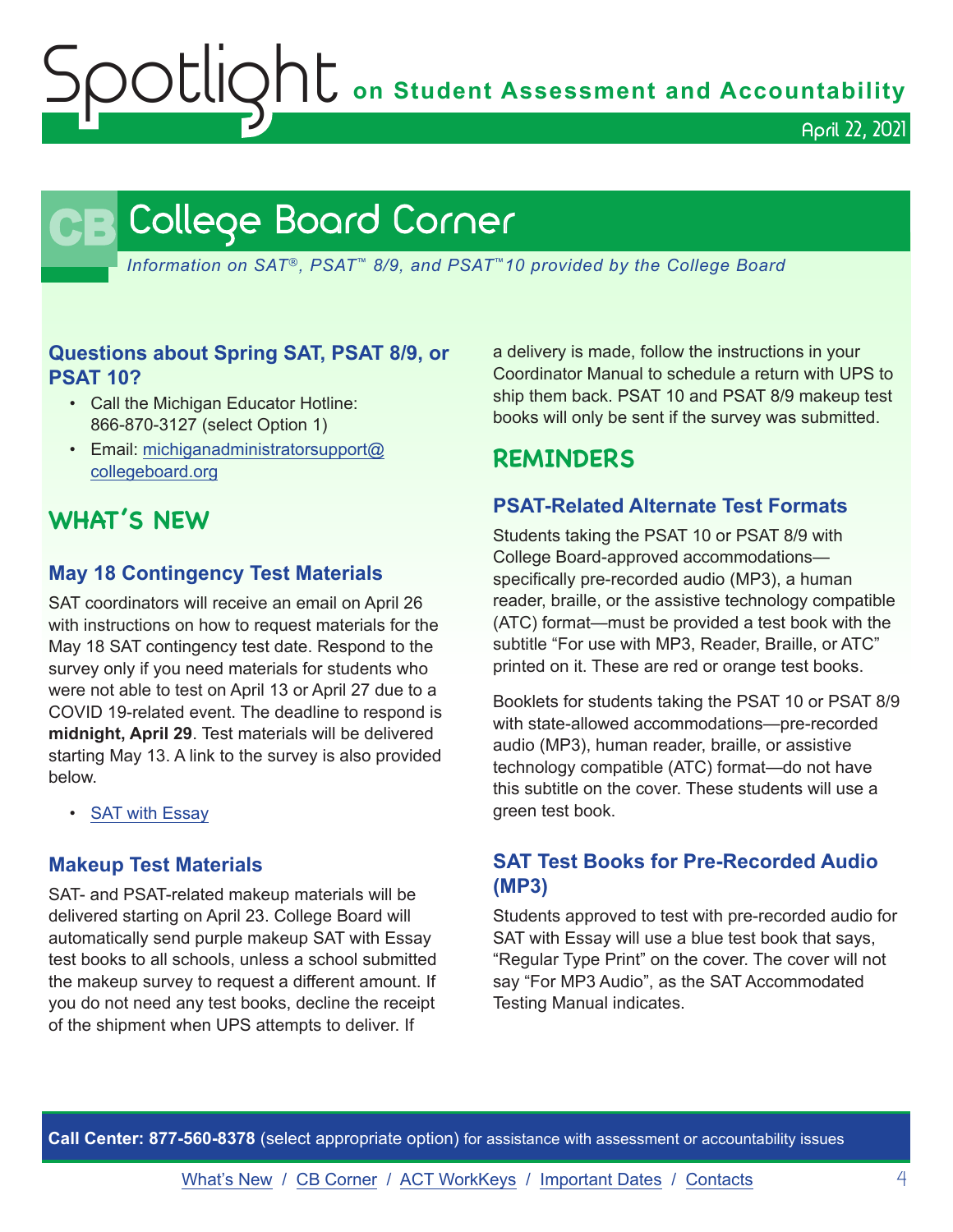$\mathop{\rm U}\nolimits\mathop{\rm U}\nolimits\subset\mathop{\rm U}\nolimits$  on Student Assessment and Accountability

April 22, 2021

<span id="page-4-0"></span>

# **What's New!**

#### **Makeup Test Administration (Test Window 2)**

If your school did not test any students on April 14, you may use the test materials for that date during the makeup test administrations.

Makeup materials ordered during the April 14-15, 2021 ordering window are scheduled for delivery by **April 27, 2021**.

The standard time makeup test date is **Wednesday, April 28, 2021** and the accommodations makeup test window is **April 28 – May 4, 2021**.

All makeup administrations must follow the test day policies and procedures that are detailed in the [ACT](http://www.act.org/content/dam/act/secured/documents/pdfs/WK-Admin-SD-Std-Time-Paper-Secured.pdf)  [WorkKeys Administration - Standard Time Paper](http://www.act.org/content/dam/act/secured/documents/pdfs/WK-Admin-SD-Std-Time-Paper-Secured.pdf) and the [ACT WorkKeys Administration Manual for](http://www.act.org/content/dam/act/secured/documents/pdfs/WK-Admin-SD-Accoms-Secured.pdf)  [Accommodations and English Learner Supports](http://www.act.org/content/dam/act/secured/documents/pdfs/WK-Admin-SD-Accoms-Secured.pdf) manuals. Both manuals are posted on the [ACT-hosted](http://www.act.org/stateanddistrict/michigan)  [website](http://www.act.org/stateanddistrict/michigan) (www.act.org/stateanddistrict/michigan) on the **WorkKeys on Paper** page in the **Administration** stage.

#### **Packing and Returning Test Materials to ACT**

Refer to the [April 15, 2021 Spotlight Newsletter](https://www.michigan.gov/documents/mde/Spotlight_4-15-21_722351_7.pdf) (www. michigan.gov/mde-spotlight) for detailed information about packing and returning materials.

If you still have secure materials from the initial test date, return them with your makeup materials.

#### **Materials Pickups**

FedEx is scheduled to pick up the makeup standard time test materials for return to ACT on **April 29, 2021** and the accommodations test materials on **May 5, 2021**. Be sure your materials are ready for pickup by 8 a.m. on each of these days.

• If your materials are not picked up within two business days after the scheduled pickup date, contact ACT to arrange a new pickup.

> **Important:** All standard time initial and makeup materials must be received at ACT no later than **May 6, 2021** and all accommodations initial and makeup materials must be received at ACT no later than **May 13, 2021**.

**Late-arriving answer documents will not be scored.** 

*(Continued on next page)*

**Call Center: 877-560-8378** (select appropriate option) for assistance with assessment or accountability issues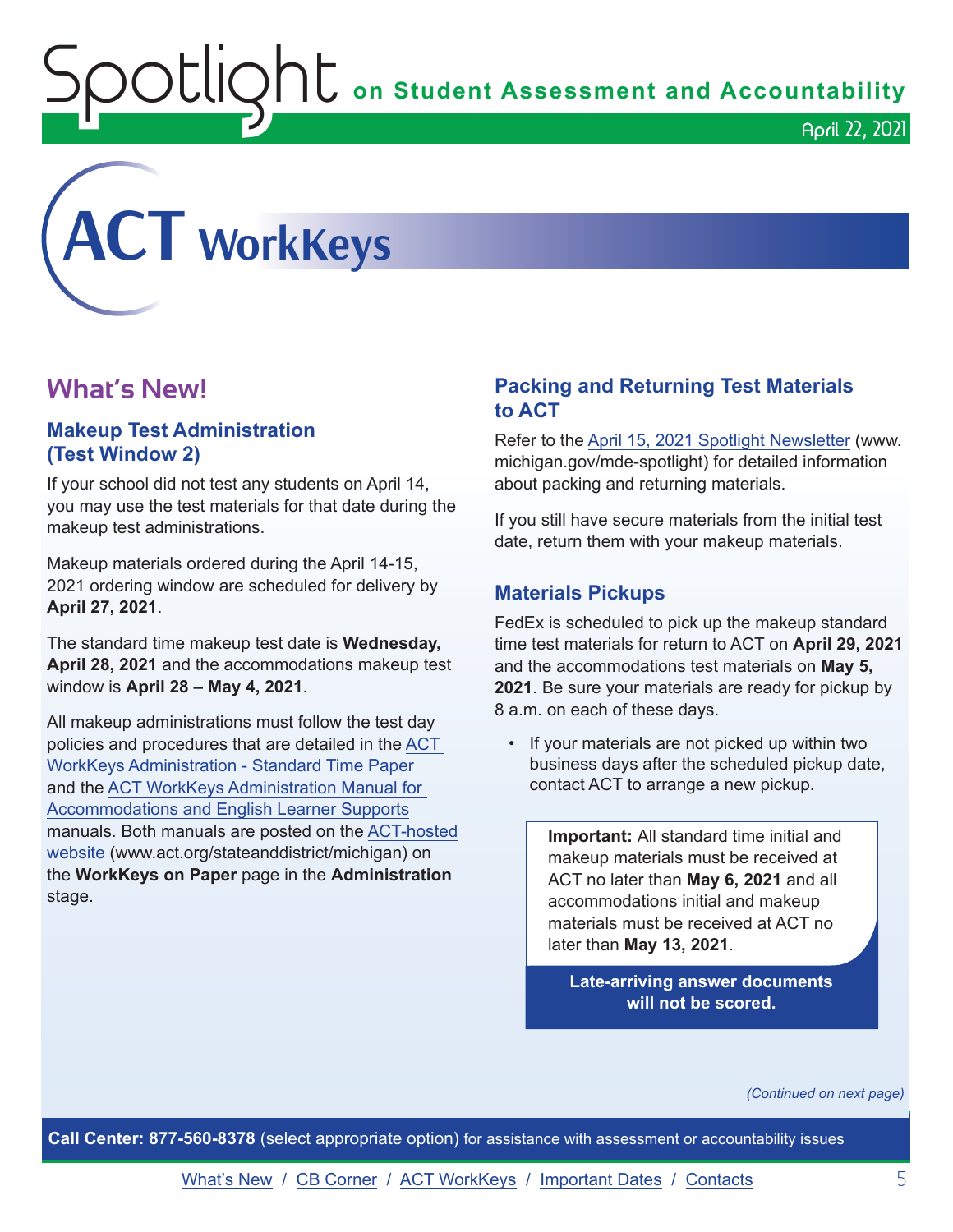**Spotlight** on Student Assessment and Accountability



## **Reminders**

#### **Order Test Materials for Contingency Makeup Testing (Test Window 3)**

The ordering window for the **contingency makeup standard time and accommodations test materials** using the [OEAA Secure Site](http://www.michigan.gov/oeaa-secure) is April 28 and April 29. The ordering window **closes April 29 at 11:59 p.m. ET** – orders cannot be accepted after this deadline.

Ordering instructions can be found on the [Secure](http://www.michigan.gov/securesitetraining)  [Site Training web page](http://www.michigan.gov/securesitetraining) (www.michigan.gov/ securesitetraining) under the **Material Ordering** section.

#### **Contingency Makeup (Test Window 3) Test Administrations**

April 22, 2021

The makeup standard time test date is **Wednesday, April 28, 2021**. The accommodations makeup testing window is **April 28 – May 4, 2021**.

The contingency makeup standard time test date is **Wednesday, May 5, 2021**. The accommodations makeup testing window is **May 5 – May 11, 2021**.

#### **Contacting ACT**

If you have questions, you may:

- 1. contact ACT via the [Contact Us web page](http://www.act.org/aap/state/contact.html) ([www.act.org/aap/state/contact.html](https://www.act.org/aap/state/contact.html))
- 2. call ACT at 800-553-6244 between 9:30 a.m. – 6:00 p.m. ET
	- standard time: ext. 2800
	- accommodations: ext.1788
- 3. email accommodations questions to [ACTStateAccoms@act.org](mailto:ACTStateAccoms%40act.org?subject=)

*(Continued on next page)*

**Call Center: 877-560-8378** (select appropriate option) for assistance with assessment or accountability issues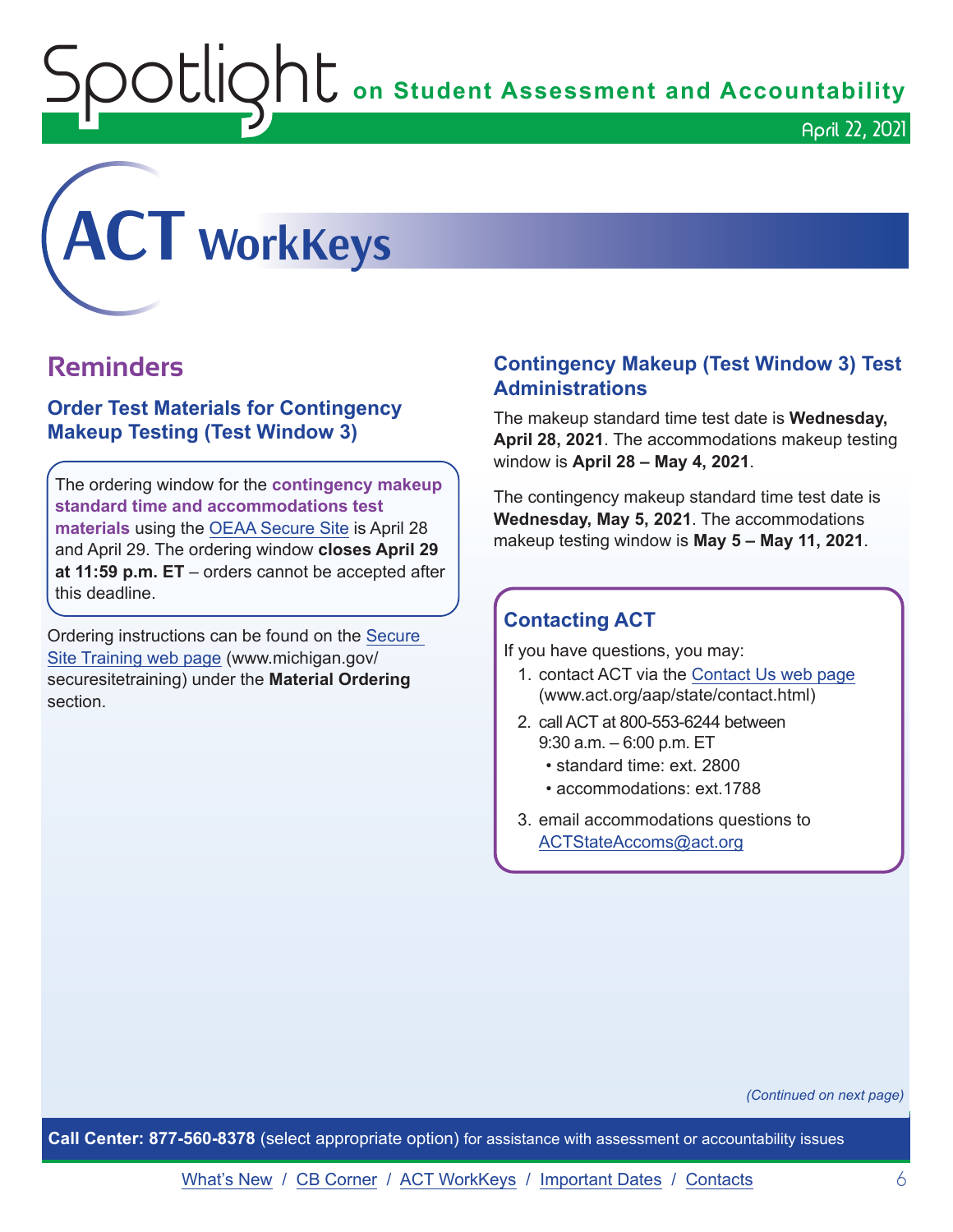# on Student Assessment and Accountability April 22, 2021

# <span id="page-6-0"></span>**Important Dates**

# **Approaching Deadlines!**

#### **Monday, April 26, 2021**

• **SAT with Essay** Accommodated Testing Window **CLOSES**

#### **Tuesday, April 27, 2021**

• Initial **ACT Workkeys** Accommodations Testing Window **CLOSES**

#### **Thursday, April 29, 2021**

• **DEADLINE** to order May 18 **SAT** Contingency Test Day makeup materials

#### **Friday, April 30, 2021**

• **WIDA ACCESS for ELLs and Alternate ACCESS for ELLs** material return shipment **DEADLINE**

# **Coming Next Week . . .**

#### **April 27, 2021**

• **SAT** Makeup Test Day

#### **April 27-29, 2021**

• **SAT with Essay** Makeup Accommodated Testing **Window** 

#### **April 28, 2021**

• Administer **ACT Workkeys** Makeup Standard Time tests

#### **April 28-29, 2021**

• Order **ACT WorkKeys** test materials for contingency makeup testing (Test Window 3)

# **April 2021**

#### **Early Literacy and Mathematics**

#### **Now – June 29, 2021**

Wed

• **Early Literacy and Mathematics Benchmark Assessments (K-2)** Pre-identification of students in OEAA Secure Site window

l nu

5

12

HT I

6

13

#### **Now – June 30, 2021**

• **Early Literacy and Mathematics Benchmark Assessments (K-2)** Online testing window

#### **M-STEP**

#### **Now – May 18, 2021**

• **M-STEP** Additional Material Order window for grades 5, 8, and 11

#### **Now – May 21, 2021**

• Online assessment window for **M-STEP** grades 5, 8, and 11

#### **Now – May 21, 2021**

• Paper/Pencil assessment window for **M-STEP** grades 5, 8, and 11

#### **Now – June 1, 2021**

• **M-STEP** Additional Material Order window for grades 3, 4, 6, and 7

#### **April 26 – June 4, 2021**

• Online assessment window for **M-STEP** grades 3, 4, 6, and 7

#### **April 27 – June 4, 2021**

• Paper/Pencil assessment window for **M-STEP**  grades 3, 4, 6, and 7

#### *(Continued on next page)*

**Call Center: 877-560-8378** (select appropriate option) for assistance with assessment or accountability issues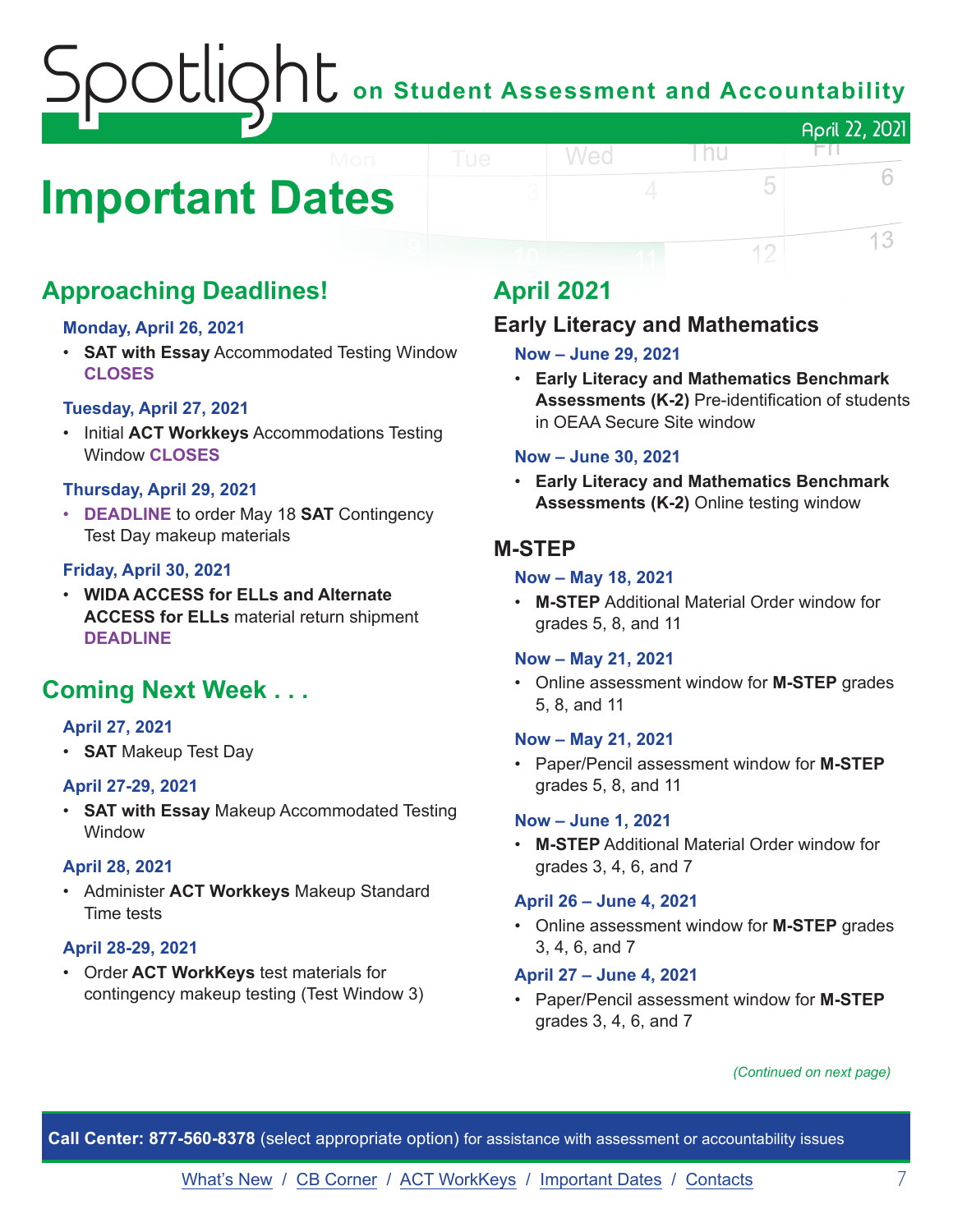# ${\sf SOLIQht}$  on Student Assessment and Accountability

|     |     |   |     |   | April 22, 2021 |
|-----|-----|---|-----|---|----------------|
| Mon | Tue |   | Wed |   |                |
|     |     | 3 |     | ∠ |                |
|     |     |   |     |   |                |
|     |     |   |     |   |                |

#### **MI-Access**

#### **Now – June 1, 2021**

• **MI-Access** Additional Material Order window for all grades

#### **Now – June 4, 2021**

- **MI-Access FI** Online and Paper/Pencil assessment window for all grades
- **MI-Access SI/P** online score entry

#### **SAT and PSAT**

#### **Now – May 7, 2021**

• **PSAT 8/9** and **PSAT 10** Accommodated Testing Window

#### **April 27 – May 7, 2021**

• **PSAT 8/9 and PSAT 10** Makeup Testing Window

#### **ACT WorkKeys**

#### **April 28 – May 4, 2021**

• Administer Makeup **ACT Workkeys** Accommodations tests

### **May 2021**

#### **SAT and PSAT**

#### **May 18, 2021**

• **SAT with Essay** Contingency Test Day available for students not able to test on the Primary Test Day or Makeup Test Day due to a COVID 19-related event

#### **May 18-20, 2021**

• **SAT with Essay** Contingency Accommodated Testing Window available for students not able to test during the Accommodated Testing Window or Makeup Accommodated Testing Window due to a COVID 19-related event

#### **May 20, 2021**

• Final deadline to return any **SAT, PSAT 10,** or **PSAT 8/9** testing materials in order for answer documents to be scored

#### **ACT WorkKeys**

#### **May 5, 2021**

• Contingency Makeup date for **ACT Workkeys** Standard Time tests for students unable to test on the Initial Test Day and the Makeup Test Day due to a COVID 19-related event

#### **May 5 – 11, 2021**

• Contingency Makeup window for **ACT Workkeys** Accommodations tests for students unable to test during the Accommodated Initial Testing Window or the Accommodated Makeup Testing Window due to a COVID 19-related event

#### **May 12, 2021**

• Deadline to return all **ACT WorkKeys** test materials for processing